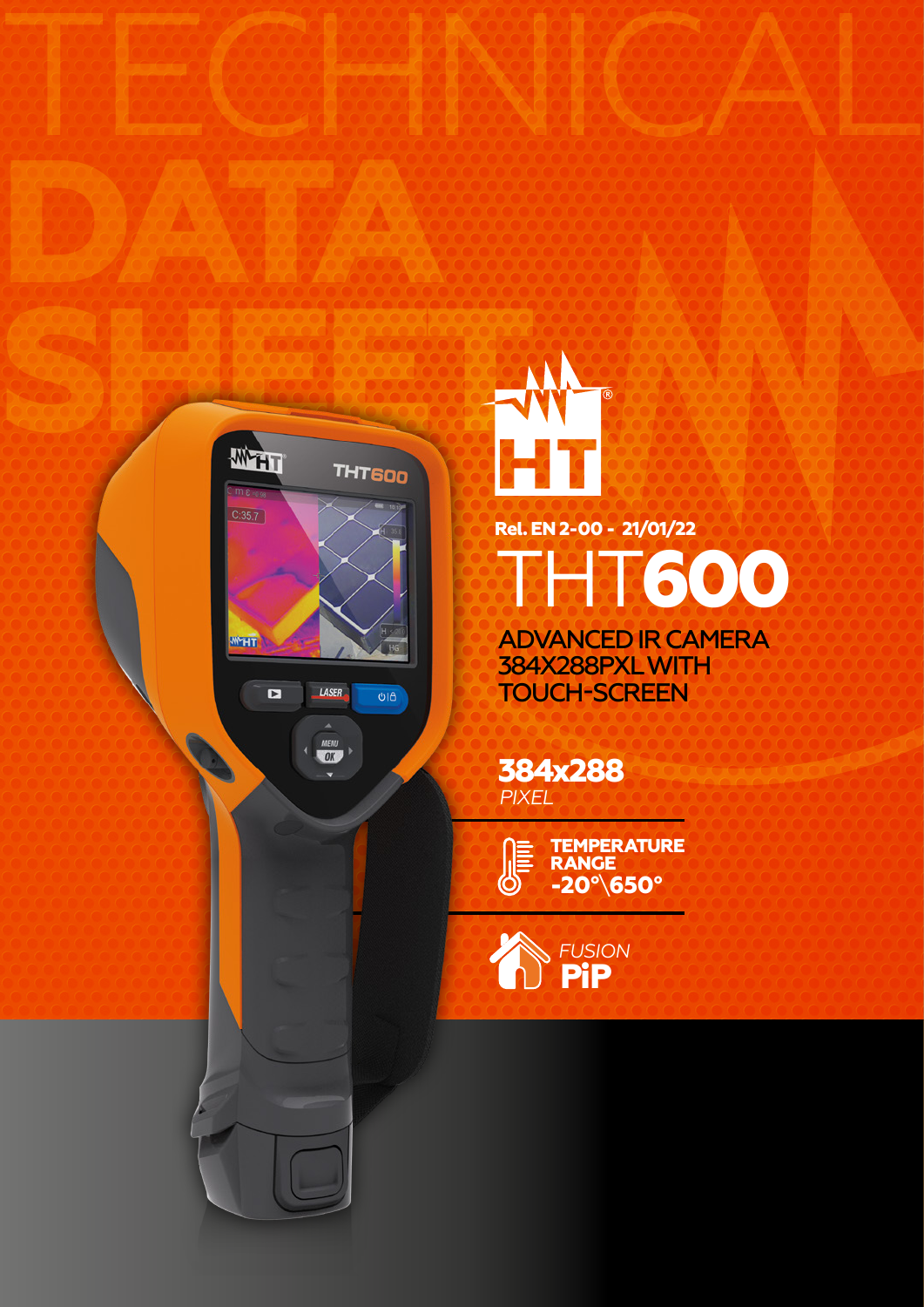## THT**600**



**Rel. EN 2-00 - 21/01/22**

**Page 2 of 3**

ADVANCED IR CAMERA 384X288PXL WITH TOUCH-SCREEN

**TECHNICAL** DATA SHEET

## 1. IMAGING PERFORMANCE

| <b>THERMAL</b>           |                                  |  |
|--------------------------|----------------------------------|--|
| Detector type            | <b>UFPA</b>                      |  |
| Spectral range           | $8 ÷ 14 \mu m$                   |  |
| Risolution / Pxl size    | 384 x 288 pxl / 17µm             |  |
| Thermal sensitivity/NETD | <0.05°C @ 30°C / 50mK            |  |
| Field of View (FOV)      | $17^{\circ} \times 12.7^{\circ}$ |  |
| Focal lens / F-number    | 22mm lens / 1.0                  |  |
| Minimum focal distance   | 0.5m                             |  |
| IFOV(@1m)                | 0.77 <sub>mrad</sub>             |  |
| Focusing                 | Manual on lens                   |  |
| Image frequency          | 50Hz                             |  |
| Color palettes           | 8 Standard + 4 Isotherms         |  |
| <b>VISIBLE</b>           |                                  |  |
| Integrated camera        | 5Mpxl, FOV 59°                   |  |
|                          |                                  |  |

| 2. IMAGING/IR VIDEO DISPLAY |                                                          |  |
|-----------------------------|----------------------------------------------------------|--|
| Display type                | 3.5" TFT color, capacitive touch-screen, high brightness |  |
| Image mode                  | IR, Visible, Fusion PiP, Auto Fusion                     |  |
| <b>IR Video</b>             | Recording and saving MP4 format                          |  |
| Video output                | <b>HDMI</b>                                              |  |
| Electronic zoom             | $x1 \div x32$ in continuous way                          |  |

#### 3. TEMPERATURE MEASUREMENT

| <b>RANGE</b>      | <b>RESOLUTION</b> | <b>ACCURACY (*)</b>                       |
|-------------------|-------------------|-------------------------------------------|
| -20°C÷650.0°C     | $O.1^{\circ}C$    | $\pm$ 2%rdg or $\pm$ 2°C (higher value)   |
| -4.0°F ÷ 1202.0°F | ∩1°F              | $\pm$ 2%rdg or $\pm$ 3.6°F (higher value) |

(\*) Ambient temperature: 10°C ÷ 35°C, Object temperature: >0°C

| 4. TEMPERATURE MEASUREMENT SCREENING MODE |                   |                 |  |
|-------------------------------------------|-------------------|-----------------|--|
| <b>RANGE</b>                              | <b>RESOLUTION</b> | <b>ACCURACY</b> |  |
| 32 0°C ÷ 42 0°C                           | $01^{\circ}$ C    | ±N 5°C          |  |
| 89.6°F÷107.6°F                            | $\bigcap$ 1°F     | $+O$ 9°F        |  |